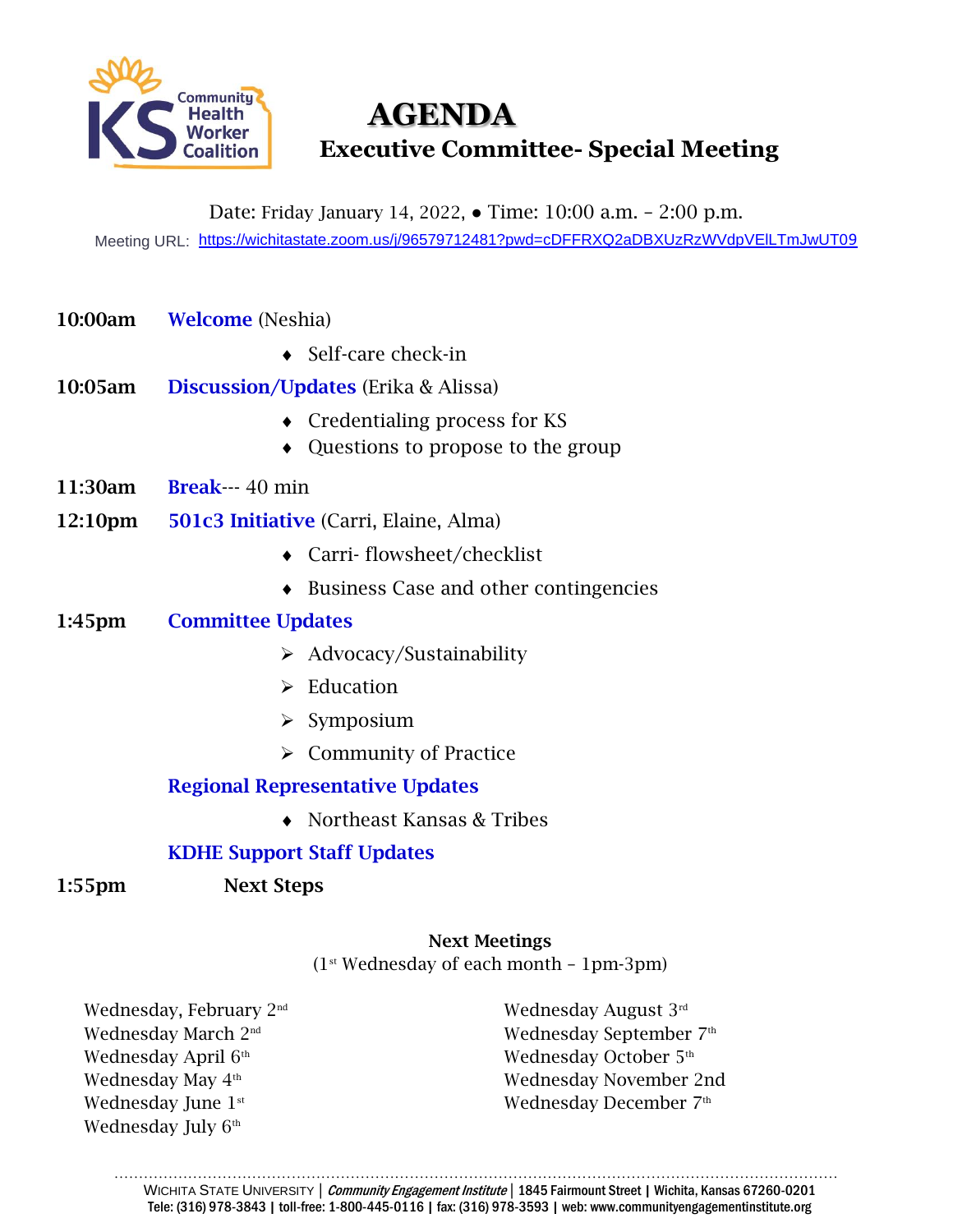

*[DonorBox 10-Step Guide](https://donorbox.org/nonprofit-blog/start-a-nonprofit/)* considerations for discuss and decision-making during the Jan. 14 Exec. Committee Retreat Our focus could be on Steps 2, 3, 4 and 5 during the Retreat:

- Step 1: [Why do You Need to Start a Nonprofit?](https://donorbox.org/nonprofit-blog/start-a-nonprofit/#step-1)
- Step 2: [Build a Solid Foundation](https://donorbox.org/nonprofit-blog/start-a-nonprofit/#step-2)
- Step 3: [Create a Detailed Business Plan](https://donorbox.org/nonprofit-blog/start-a-nonprofit/#step-3)
- Step 4: [Build a Strong and Motivated Leadership Team](https://donorbox.org/nonprofit-blog/start-a-nonprofit/#step-4)
- Step 5: [Build Your Identity](https://donorbox.org/nonprofit-blog/start-a-nonprofit/#step-5)
- Step 6: [Legally Incorporate Your Nonprofit Organization](https://donorbox.org/nonprofit-blog/start-a-nonprofit/#step-6)
- Step 7: [Secure Startup Funding](https://donorbox.org/nonprofit-blog/start-a-nonprofit/#step-7)
- Step 8: [Move Into Early Operations](https://donorbox.org/nonprofit-blog/start-a-nonprofit/#step-8)
- Step 9: [How to Get Donations](https://donorbox.org/nonprofit-blog/start-a-nonprofit/#step-9)
- Step 10: [A Roadmap for The Future](https://donorbox.org/nonprofit-blog/start-a-nonprofit/#step-10)

………………………………………………………………………………………………………………………………… WICHITA STATE UNIVERSITY | Community Engagement Institute | 1845 Fairmount Street | Wichita, Kansas 67260-0201 Tele: (316) 978-3843 | toll-free: 1-800-445-0116 | fax: (316) 978-3593 | web: www.communityengagementinstitute.org